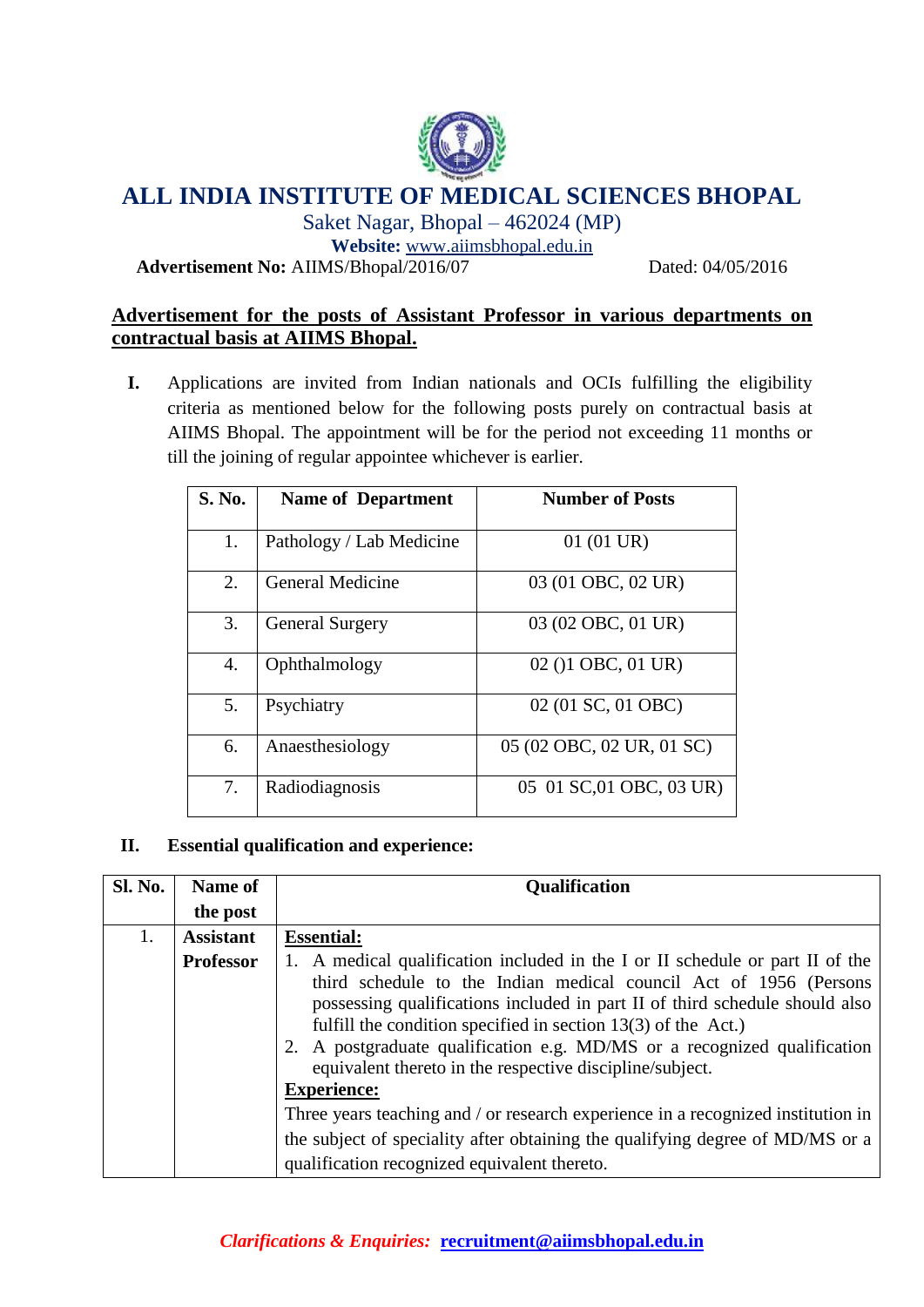#### **III. Important Notes:**

- a. The above vacancies are provisional and subject to variation. The Director, AIIMS Bhopal reserves the right to vary the vacancies including reserved vacancies as per the Govt. of India rules/circulars and requirements. The reservation is as per the roster provided by the Ministry of Health & Family Welfare, Government of India. **Reservation for Persons with Disability (PWD) will be as per Govt. of India guidelines.**
- b. Age, experience and all other prescribed qualifications will be counted as on last date of submission of application.
- c. The period of experience shall be counted after obtaining the prescribed qualification.
- d. The employment will be purely on contractual basis and under no circumstances are linked to regular appointments and cannot be regularized at any stage.
- e. The emoluments will be consolidated in nature as determined by the competent authority.
- f. The appointment can be terminated by the competent authority any time before 11 months also, without assigning any reason thereof.

## **IV. Application Process:**

 The application form will be made available **on AIIMS Bhopal website [www.aiimsbhopal.edu.in](http://www.aiimsbhopal.edu.in/) w.e.f. 10th May 2016**. The applicants shall submit the duly filled application form along with self-attested photocopies of their proof of date of birth, eligibility qualification marksheets, degrees, experience certificate and other relevant testimonials by speed post to the following address:

## **The Administrative Officer**

**All India Institute of Medical Sciences (AIIMS)** 

### **Administrative Block, 1st Floor of Medical College Building Saket Nagar. Bhopal-462020 (MP)**.

The envelop must be super scribed as 'Application for faculty posts (CONTRACTUAL) as Assistant Professor in the department of ………………………..'

- The duly filled application form along with annexures must reach to aforementioned address on or before **5:00 pm of 10th June 2016 by speed post ONLY.** Delivery of the application and supporting documents (as mentioned above) by hand / in person/ courier will **NOT** be entertained.
- Application lacking complete information and non-remittance of requisite application fee as well as failure to submit duly signed application form along with self-attested photocopies of their eligibility qualification mark sheets, degrees, experience certificate and other relevant testimonials are liable to be rejected without any further communication.

#### **V. Remuneration (Consolidated): Rs. 1,00,000/- per month.**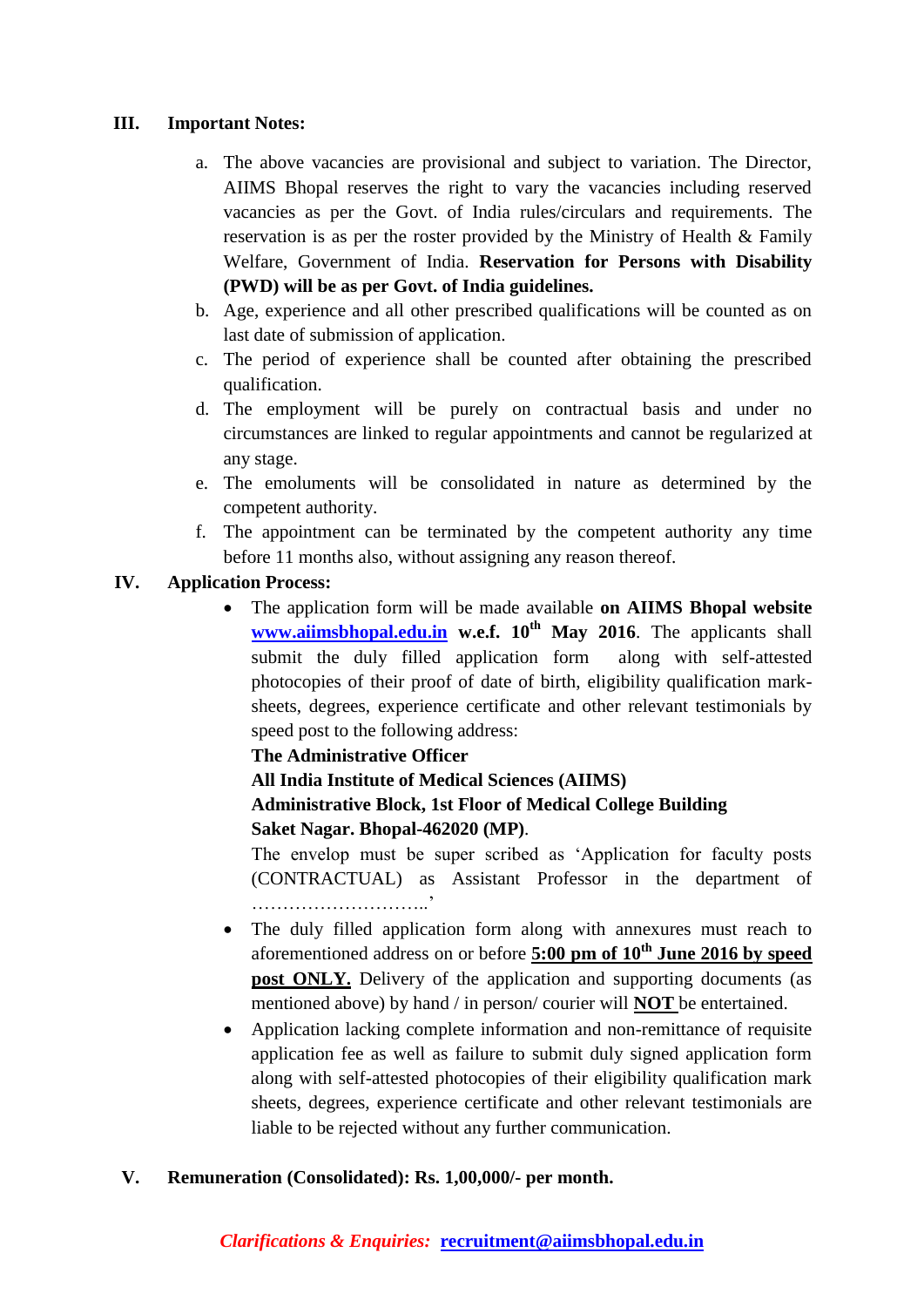## **VI. Application Fees**:

- Fees for SC/ST and OPH candidates: Nil.
- Fees for General/OBC candidates: Rs 800/-. The Demand draft shall be drawn in favour of **Director, AIIMS Bhopal, payable at Bhopal.**
- Fee once remitted will not be refunded.

# **VII.** Last date of receipt of application by AIIMS Bhopal:  $10^{th}$  June 2016

**VIII. From other Institute:** Those who are working in Central/State Government/ /Semi Government / Autonomous body have to submit "No Objection Certificate" from their respective organization at the time of interview, failing which the candidature may be rejected.

## **IX. Age Limit:**

- 1. Age limit refers to completed age in years as on last date of submission of application i.e**. 10th June 2016.**
- 2. Upper Age Limit: 50 years. However, this is relaxable for Government Servant, Scheduled Cast, Scheduled Tribe candidate up to a maximum period of five (5) years, for OBC candidates up to a maximum period of three (3) years. In case of Physical Handicapped (OPH) candidates, age relaxation upto a maximum period of ten (10) years for General Category, Thirteen (13) years for OBC category and fifteen (15) years for SC/ST category candidates.

## **X. Reservation**:

- 1. OBC Candidates will attach certificate in Annexure V, from the prescribed authority for Central Government posts along with certificate that the candidate does not belong to Creamy Layer, issued within one year of application closing date.
- 2. For SC/ST Certificate should be issued by Tehsildar or above rank officer in format of State/Central Government.
- 3. OPH The disability certificate should be issued by a duly constituted Medical Board of the State or Central Govt. Hospitals / Institutions and countersigned by Medical Superintendent /Chief Medical Officer /Head of Hospital / Institution.
- **XI. Place of Interview:** The interviews will be held at AIIMS Bhopal. No TA/DA will be paid for appearing in the interview.
- **XII. Short Listing**: Based on bio-data, the candidates may be short-listed for interview. Candidates called for interview must bring printed copy of the application form, No Objection Certificate from the current employer and produce all relevant original documents in proof of details furnished in their application at the time of interview.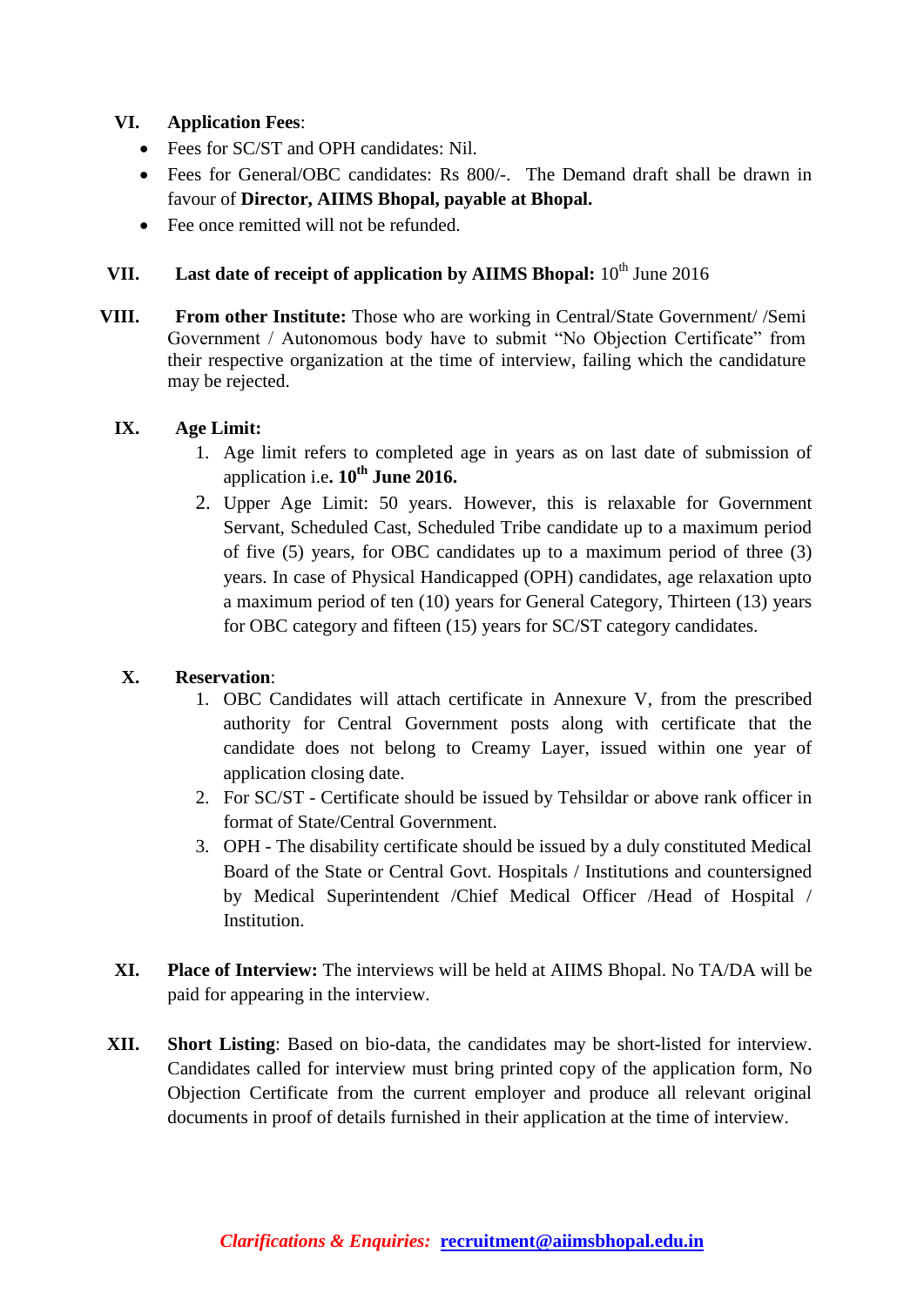**XIII. Essential Qualifications and Experience: The age and experience will be counted as on closing date of application i.e. on 10th June 2016.** Candidates shall note that permission to appear in the interview does not determine/ approve the eligibility of the candidate for the post. The selection committee shall have the authority to accept / reject the eligibility of the candidate. No TA/DA will be paid for appearing in the interview. The decision of the Selection Committee will be final.